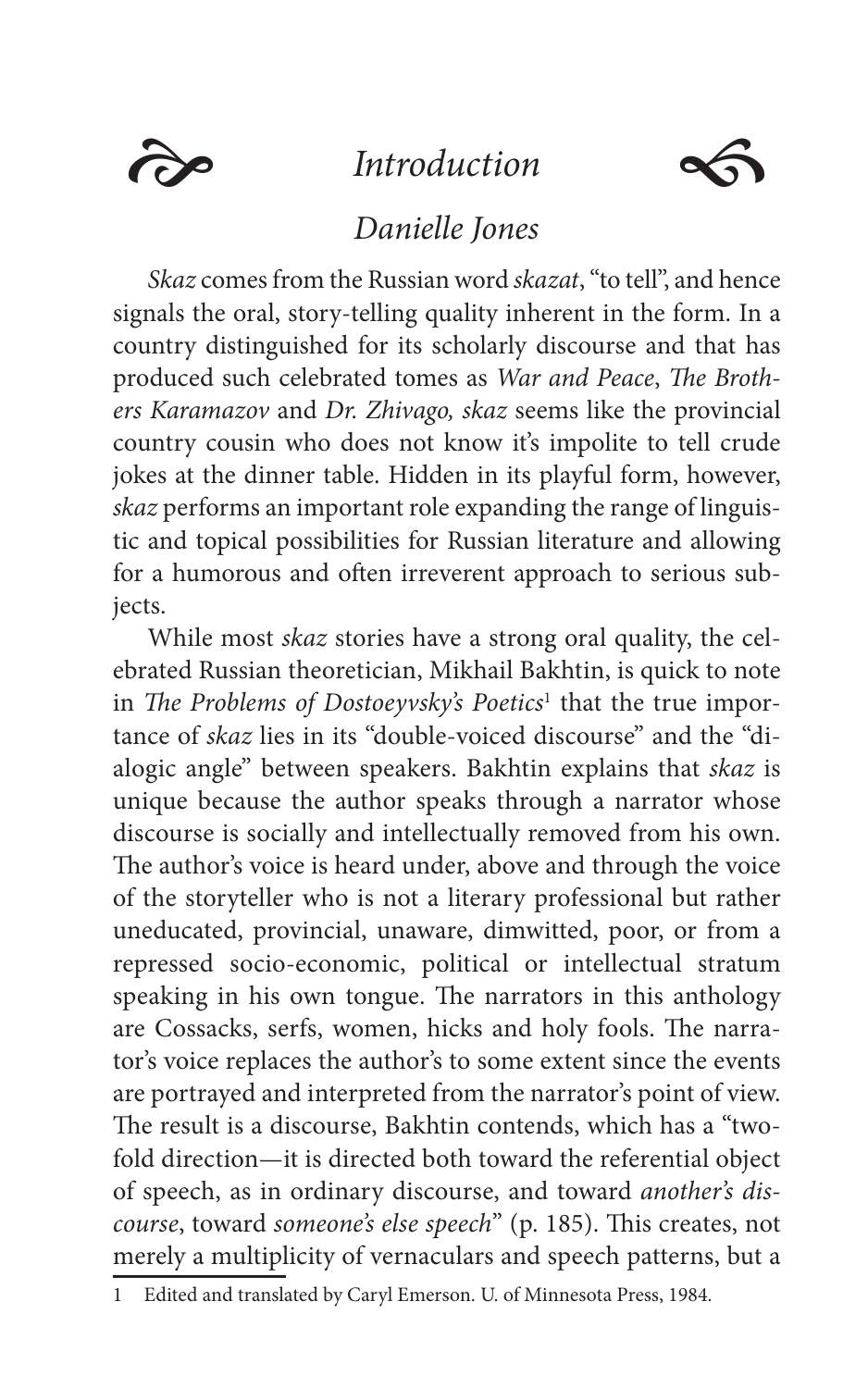"dialogic angle" where the author's voice and the narrator's are juxtaposed and in conversation with each other.

The most accepted indicator of *skaz*, then, is not just an oral quality but the existence of a narrative distance between the author and the chronicler of the story: "The author does not display the narrator's discourse to us (as he does the objectified discourse of a hero) but utilizes it from within for his own purposes, forcing us to be acutely aware of the distance between him and this alien discourse" (pp. 190-191). In this volume, the narrators parlay, prattle and pontificate in ungrammatical, inaccurate and unsophisticated accounts which stand in sharp contrast to the voices of their literary and worldly authors creating "a collision and interruption of various accents within the bounds of a single syntactic whole" (p. 224). The contrast between the narrator's voice and the author's produces a dissonance in the text not unlike the effects of Soviet montage introduced to film by Sergei Eisenstein where transitions between shots were deliberately jarring.

Narrative distance is produced in this collection through a variety of methods. Some of the *skazes* are created through format. "The Letter" by Babel and "Letter to a Learned Neighbor" by Chekhov are written in the guise of missives and draw attention to the fact that they are constructed by a fictitious narrator's hand—one of which imitates Cossack colloquialisms and one which parrots (and mocks) intellectual discourse. Other *skazes* introduce a framed story or story within a story. Leskov's account is supposedly told by the author himself, as it was told to him by his nanny when he was a young boy. "My Brother Levanid" by Mozhayev narrates the adventures of the narrator's sibling who was a country vet.

Some *skazes* have a hyperbolic, holy or magical quality which creates a narrative distance between the narrator and author. Zamyatin's "Chief of *Volost*" and "Hardy Folk" are told in a heightened mode where the stock folk characters take on mythic proportions. Zoshchenko's exaggerated events in "The Bathhouse" and in a communal kitchen in "Nervous People"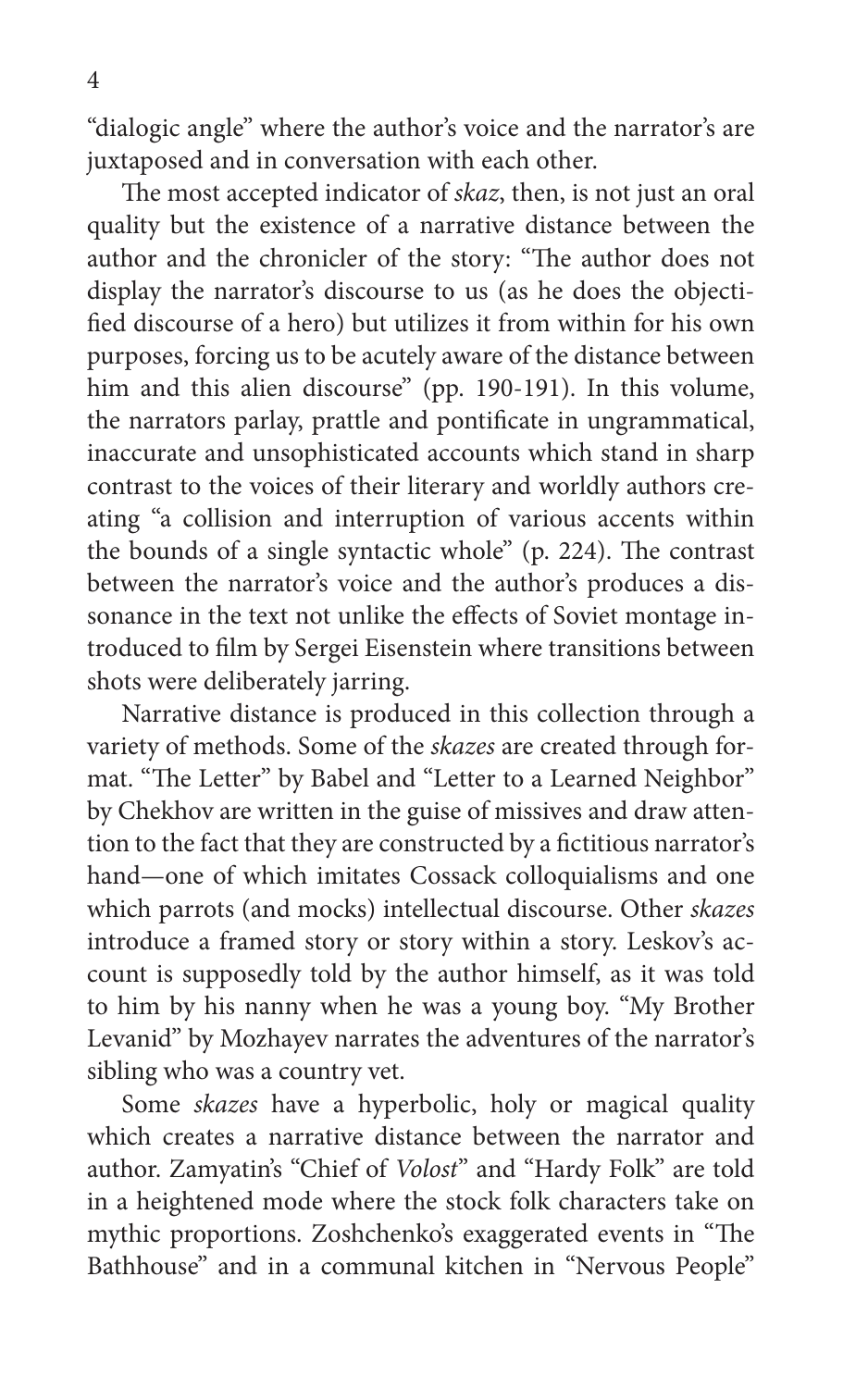create hilarious tales from an omniscient point of view. Dostoyevsky's and Tolstoy's *skazes*, "The Boy with the Outstretched Hand" and "Kornei Vasilyev", hold the reader at arm's length so he can make his own religious assessment of the narrative, while Remizov's magical "Night on the Eve of Ivan Kupala" is seen via an enchanted fairytale gone wrong.

Many of these *skaz* narrators are also removed from the author by a cultural, socio-economic or theatrical distance. The woman who narrates the story in Dal's "Fugitive" was born in Ukraine, married to a Russian and whisked away to Turkey by a rogue bandit. The point of view of the serf narrator in "The Make-up Artist" and the many villagers in the other stories all stand in opposition to the socio-economic class of the authors and contemporary readers of these texts. Gorbunov in "Traviata" and "Justice of the Peace" makes use of his stage experience to recount theatrical burlesques that announce their exaggerations through the country bumpkins who wax eloquently about the opera and a drunken night on the town that lands them in jail. Likewise, Neverov's, "Marya the Bolshevik" presents the story of a woman who wholeheartedly embraces the Bolshevik cause as if her life were a drama played out on the stage of her village.

To one extent or another, all of the *skaz*es in this anthology exploit oral and linguistic literary devices. This is particularly apparent in Bely's "Our Village" and Remizov's "Pilgrimage" where the cadences, images and figurative language describing a quaint village and a grandmother's pilgrimage to a monastery with her grandson are closer to poetry than prose. The monologue in Kuprin's "Last Word" is addressed directly to a jury as the narrator attempts to explain why he murdered a particular intellectual. Likewise, the shopkeeper in Bunin's "A Good Life" tells the story of her many marriages and rise from poverty as if talking to a neighbor over tea.

Many of the stories take advantage of multiple devices listed above. Noteworthy, in this context, is Gogol's "The Lost Epistle" narrated by the grandson of a Cossack who often incorporates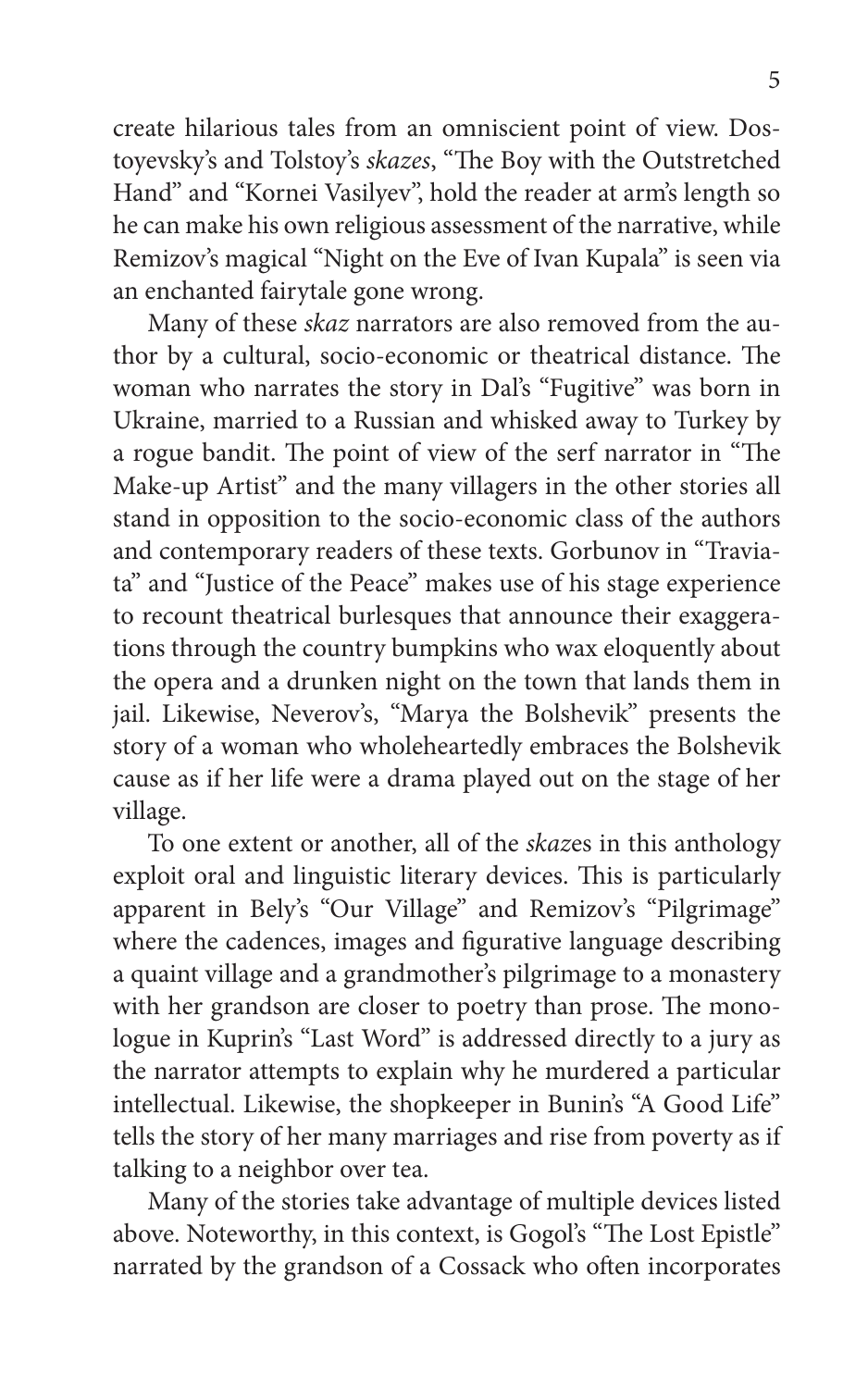Ukrainian idioms to comment on his grandfather's character. The young Cossack sets out on a mission to deliver a letter to the Tsarina and along the way must outwit the devil and his witches. While the tale cannot be reduced to a fairytale, it reveals multiple levels of narrative distance generated by the framed story, magical elements, heightened characters and plot, and linguistic and cultural elements.

Gogol's story highlights the playfulness of *skaz* tales. While much of Russian literature is based on realism, a literary tone and high culture, *skaz* stands in opposition to these. The narrative space created by *skaz* allows for humor and idiomatic language. The author speaks through a narrator using parody: "one speaker very often literally repeats the statement of the other speaker, investing it with new value and accenting it in his own way—with expressions of doubt, indignation, irony, mockery, ridicule and the like" (p. 194). Hence, *skaz* tends to revel in irony.

More importantly, perhaps, *skaz* privileges a narrator whose point of view is often ignored or unacknowledged. It's not a surprise that many of these authors came from marginalized positions themselves: Gogol and Dahl were Ukrainian; Bunin and Kuprin were born in the provinces; Shishkov and Shukshin spent much of their lives in Siberia; and Chekhov, Gorbunov and Leskov were from poor families. Even Tolstoy, a nobleman, composed out of a strong sympathy toward the peasants. *Skaz* allowed these authors to write about peoples they knew well and commiserated with, using their language to express themselves. Shishkov and Shukshin, for example, were not well educated in comparison to their literary contemporaries. "The Commune" and "The Oddball," though, are nuanced portrayals of the effects of communism on the rural communities, the tragedies of industrialization on the cities and, in particular, for the scores of migrants who moved from the villages to find work.

Neither the authors' sympathy for marginalized peoples nor the *skaz* format itself was always held in high regard by critics and censors, however. Many of the stories in this volume were either criticized for being disrespectful to clergy and leaders